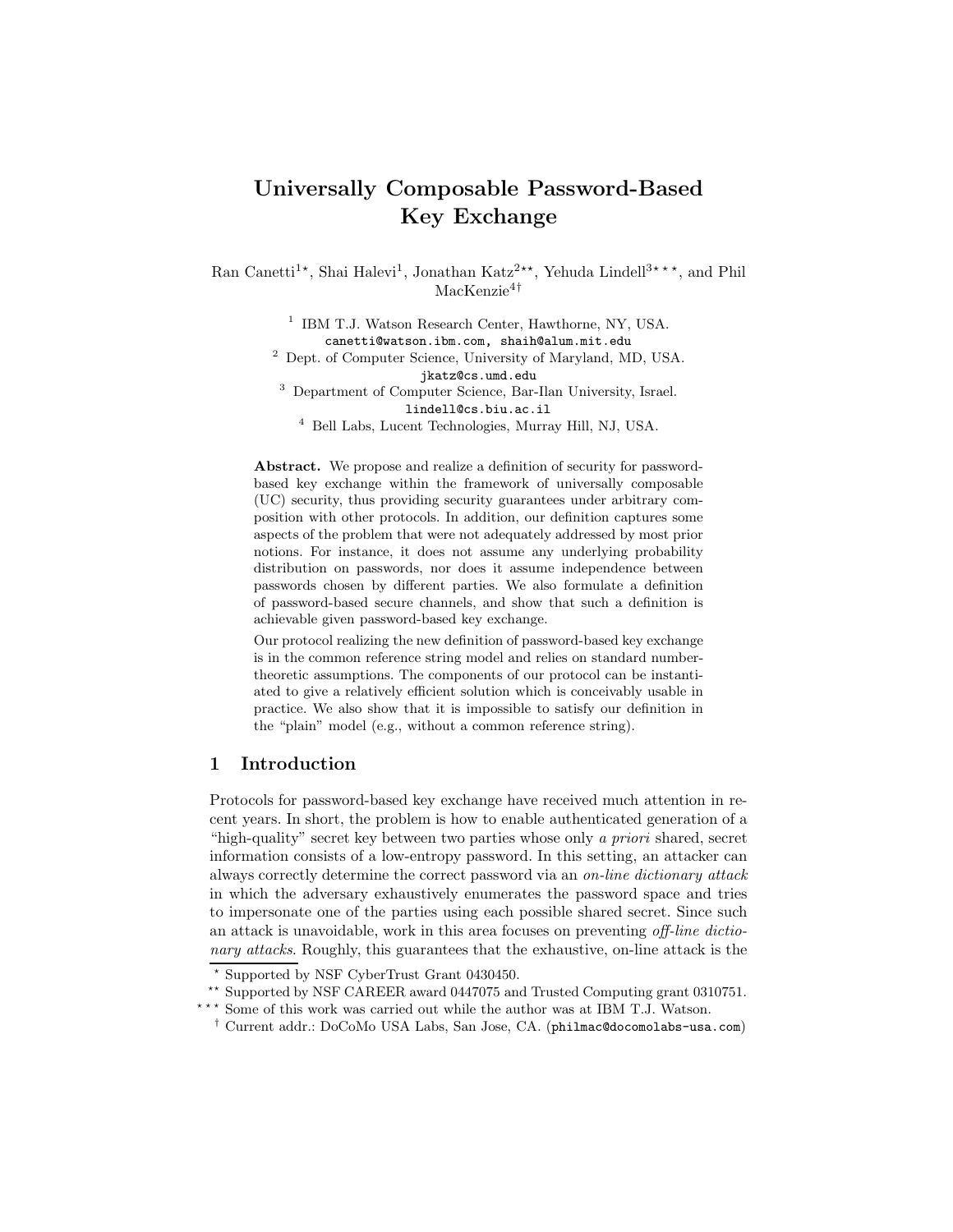"best" possible one. That is, the attacker must interact with a legitimate player in order to verify each password guess, and the interaction leaks no information other than whether or not the attacker's guess is correct. Besides their practical importance, password-based protocols are also interesting from a purely theoretical point of view: they provide a rare case where bootstrapping "strong security" from "weak security" has to be modeled, obtained, and argued.

The problem of resistance to off-line password-guessing attacks was first raised by Gong, et al. [21] in the asymmetric "PKI model" (where, in addition to a password, the user has the public key of the server). Formal definitions and proofs of security in this setting were later given by Halevi and Krawczyk [22]. A more difficult setting for this problem is one where the parties share only a password (and in particular, neither party knows the other's public-key). This setting was first considered by Bellovin and Merritt [5], and their work was followed by much additional research developing protocols with heuristic justifications for their security (see [6] for a survey). Formal definitions for this setting, together with protocols analyzed in the random-oracle/ideal-cipher models, were given by Bellare, et al. [3] (who proposed an indistinguishability-based definition) and Boyko, et al. [7] (who proposed a simulation-based definition). Goldreich and Lindell [19] introduced a third security definition and also gave the first provably-secure solution to this problem in the standard model, based on general assumptions; their protocol was recently simplified (at the expense of achieving a weaker security guarantee) by Nguyen and Vadhan [26]. Another setting that has been considered for this problem is one where, in addition to shared low-entropy passwords, all parties share a common reference string. In this setting, a practical and provably-secure protocol was first developed by Katz, et al. [24] based on the decisional Diffie-Hellman assumption. This protocol was subsequently generalized and abstracted by Gennaro and Lindell [18] who, among other things, obtain protocols that rely on the quadratic residuosity and Nth-residuosity assumptions.

The many definitions that have already been introduced [3, 7, 19, 26] indicate that finding a "good" definition of security for password-based authentication has been difficult and remains a challenging problem. Furthermore, it is not clear that any of the above definitions adequately address all aspects of the problem. For example, none of the above definitions relate to the (realistic) setting where the password-based protocol is used as a component within a larger protocol. (Rather, it is assumed that the entire network activity consists of many executions of the password protocol.) Since the problem at hand involves non-negligible probabilities of "success" by the adversary, providing securitypreserving composition (with reasonable error propagation) is even more delicate than usual. Some of the above definitions have not been proven sufficient for implementing (any form of) secure channels — a natural goal of key-exchange protocols (see [9] for motivation). Finally, existing (explicit) definitions assume that passwords are chosen from some pre-determined, known distribution, and (with the exception of [7]) assume also that passwords shared between different parties are independent. (However, it is claimed in [24] that their proof extends to the case of dependent passwords.) These assumptions rarely hold in practice.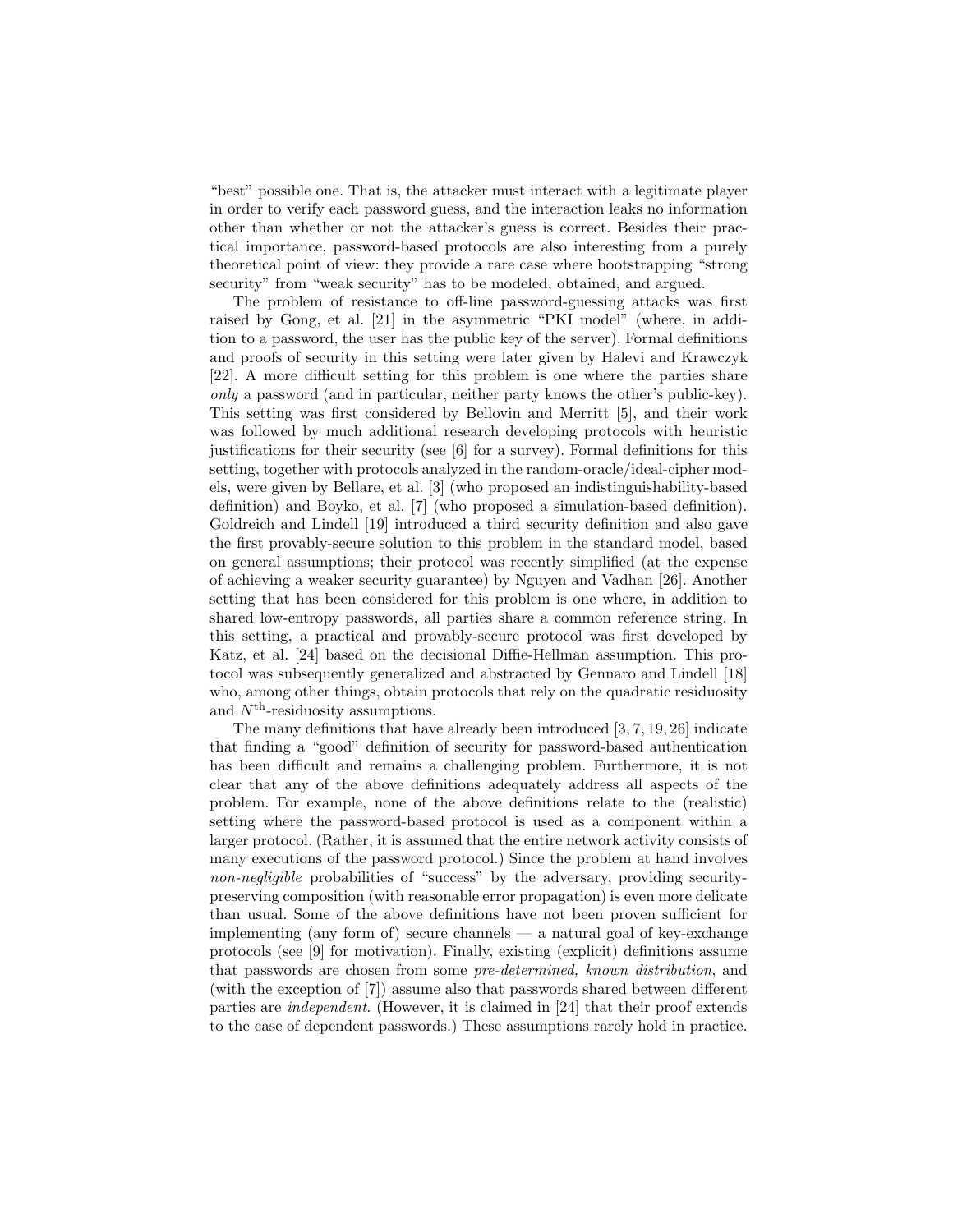A new definition. In this work, we propose and realize a new definition of security for password-based key-exchange protocols within the universally composable (UC) security framework [8]. That is, we propose an ideal functionality for "password-based key exchange" that captures the security requirements of the problem. (Such an ideal functionality can be thought of as the code for a "centralized trusted service", were one actually available to the parties.) Working in the UC framework allows us to benefit from the universal composition theorem. Loosely speaking, the theorem states that a protocol secure in this framework remains secure even when run in an arbitrary network, where many different protocols (secure or not) may run concurrently. In addition to addressing composability, the definition in this work also addresses the other concerns mentioned above. In particular, security is preserved even in the case of arbitrary and unknown password distributions, and even if related passwords are used. The important feature here is that the probability of the adversary succeeding in its attack is negligibly close to the probability of its guessing the password outright, even when this guess is based on information about the password that the adversary obtains from the arbitrary network or from related passwords that it has (either partially or completely) learned. Finally, we show how protocols satisfying our definition may be used to construct (password-based) secure channels. Such channels enable private and authenticated communication, which in most cases is the goal of running the protocol in the first place.

As one might expect, formulating an ideal functionality that captures all the requirements of password-based key exchange involves a number of non-trivial definitional choices. Our formulation builds on the known UC formulation of (standard) key-exchange [8, 9], where security is guaranteed except with negligible probability. However, unlike standard key-exchange, some mechanism must be introduced that allows the adversary to "break" the protocols with some nonnegligible probability by guessing the correct password. A natural way of doing this is to have the functionality choose the passwords for the parties. Then, if the adversary correctly guesses the password (where this guess is given to the functionality), it is allowed to choose the session-key that the parties obtain. Although this formulation is quite intuitive, it is somewhat limited in that it assumes some pre-determined dictionary or distribution on passwords and that passwords are chosen independently from each other. It also fails to model possible leakage of a portion of the password to the adversary (this is due to the fact that only the functionality knows the password).

We therefore take a different approach and allow the calling protocol (or the environment) to provide the password as part of the input. While this formulation may seem somewhat counter-intuitive at first, we show that it results in a definition of security that is at least as strong as that given by the first formulation.<sup>1</sup> Furthermore, it does not make any assumptions as to how the password is chosen and it imposes no pre-determined probabilities of failure.

 $^{\rm 1}$  The alternative formulation in which the functionality chooses the passwords was omitted for lack of space. It may be obtained from the authors, along with a proof that it is implied by the definition presented here.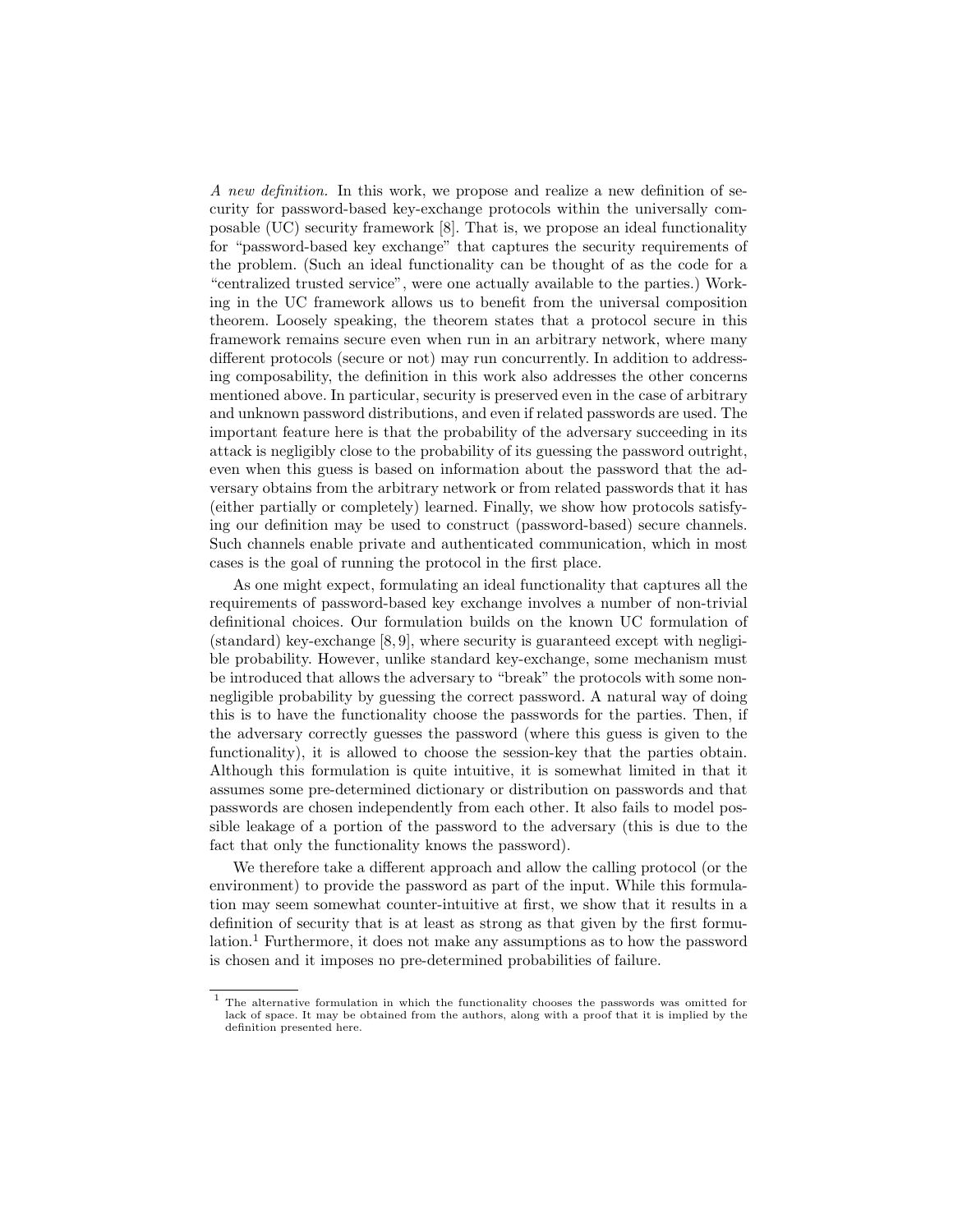Realizing the definition. We construct a protocol that realizes our definition. The protocol is an extension of the protocols of [24, 18], and as such is in the common reference string model and may be based on some standard numbertheoretic assumptions (namely the decisional Diffie-Hellman, quadratic residuosity, or  $N^{\text{th}}$ -residuosity assumptions). Our protocol uses building blocks that have efficient instantiations under these assumptions. As a result, our protocol is reasonably efficient and is realizable in practice (it has 6 rounds and at most 30 modular exponentiations per party). Some of the efficiency improvements we use in our protocol are applicable also to the protocol of [24] (and seemingly [18]); see [23]. Applied there, these improvements yield the most efficient known password-based protocol meeting the definition of [3] without random oracles.

On the necessity of set-up assumptions. Our protocol is constructed in the common reference string model, and so requires a trusted setup phase. In fact, we show that our UC-based definition of password-based key-exchange cannot be securely realized by any protocol in the *plain model* (i.e., in a model with no trusted setup whatsoever). Beyond providing some justification for our use of a common reference string, this result stands in sharp contrast with the fact that standard UC-secure key exchange can be realized in the plain model [9]. It also shows that our definition is strictly stronger than the definition used by [19, 26], which can be realized in the plain model. (We stress that in contrast to our definition, the definitions of [19, 26] do not guarantee security even under concurrent composition of the same protocol with the same password.)

Password-based secure channels. Perhaps the most important application of keyexchange protocols is for establishing secure communication sessions between pairs of parties. To advocate the adequacy of our proposed definition we formulate a UC notion of password-based secure channels, and show how to realize it given our notion of password-based key exchange. It is of course impossible to obtain standard secure channels using short passwords, since the adversary may guess the password with non-negligible probability. Consequently, our notion of password-based secure channels relaxes the standard notion in a way similar to which our notion of password-based key exchange relaxes the standard notion of key exchange. We then show that the standard protocols for realizing secure channels based on standard key exchange (see, e.g., [9]), suffice also for realizing password-based secure channels from password-based key exchange.

Organization. Due to lack of space in this abstract, the main text focuses on our definition and a high-level description of our protocol, along with motivation as to its security. The full description of the protocol and its proof of security is provided in the full version. Other results (namely, the impossibility of realizing our definition in the plain model and the fact that secure channels are implied) are described briefly in Section 4 and can be found in the full version.

# 2 Definitions of Security

In this section, we motivate and present our formulation of an ideal functionality for password-based key exchange in the UC framework. We stress that from here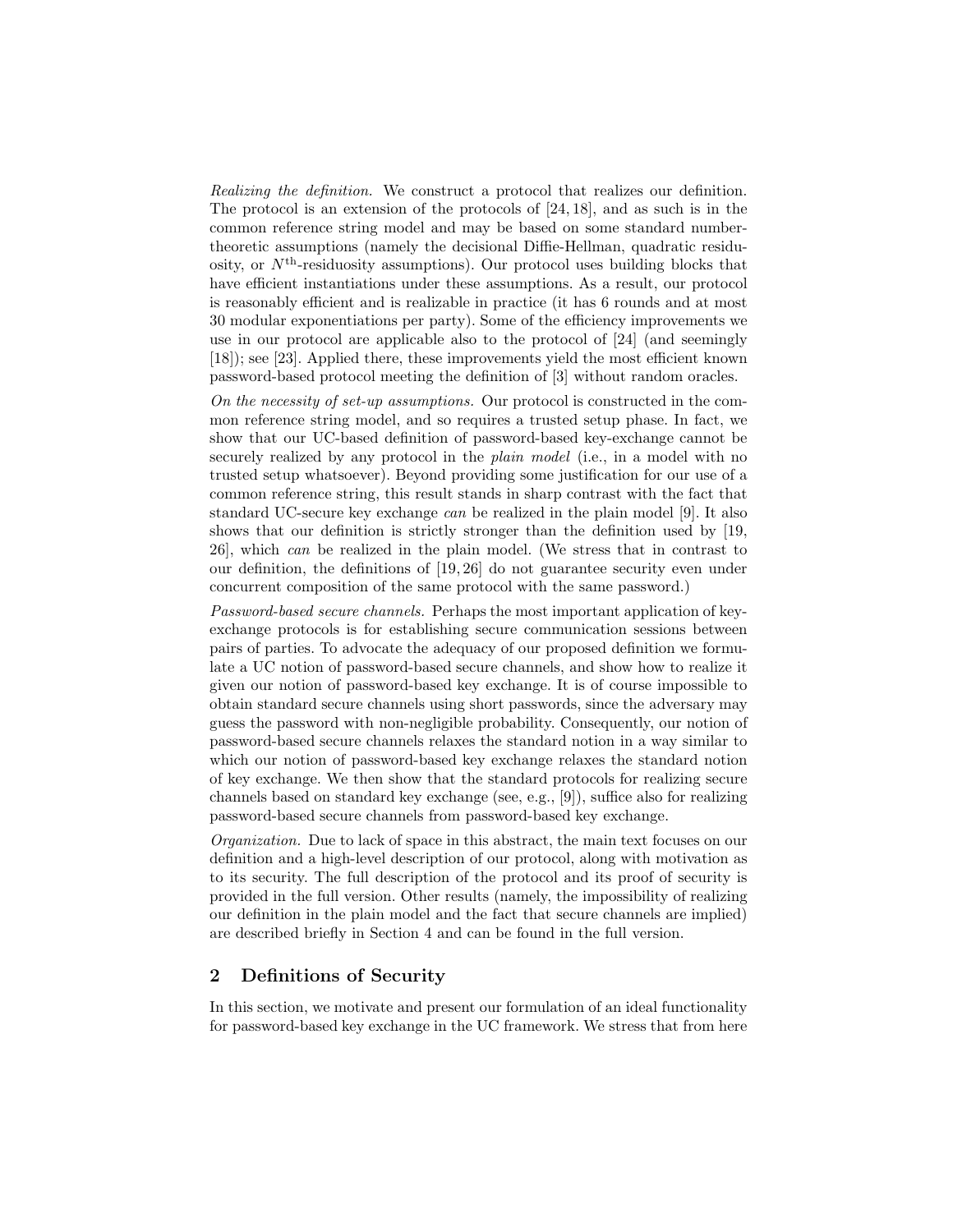on, when we say that a protocol securely realizes some functionality, we mean that it securely realizes it according to the definitions of the UC framework. Our presentation assumes familiarity the UC framework; see [8] for a full description.

#### 2.1 High-Level Approach

The starting point for our approach is the definition for universally composable "standard" key-exchange [9] (cf. Figure 1). Our aim is to define a functionality that achieves the same effect as standard key-exchange (where the parties have high-entropy keys), except that we also incorporate the inherent "security defect" due to the use of low-entropy passwords. Two ways of introducing this "security defect" come to mind:

- 1. One option is to consider the same functionality  $\mathcal{F}_{KE}$  as in Figure 1, but to relax the requirement of indistinguishability between the real and ideal worlds. I.e., when passwords are assumed to be chosen uniformly from a dictionary D, one would define a secure protocol as one whose real-world execution is distinguishable from an interaction with the ideal functionality with probability at most, say,  $1/|\mathcal{D}|$  plus a negligible amount.
- 2. A second possibility is to incorporate the "defect" directly into the functionality, e.g., by allowing the adversary to make explicit password guesses and to "break" the protocol following a successful guess. Here, the adversary "breaks" the protocol with noticeable probability even in the ideal world, and thus the standard notion of realizing an ideal functionality can be used.

Among previous works that used simulation-based definitions of security for password protocols, the first approach was taken by [19, 26], while the second was taken by [7]. (Other definitions are not simulation-based and so do not fit into either approach.) In this work we adopt the second option, for two reasons. First, this allows us to use the UC composition theorem and thus guarantee security of password-based key-exchange protocols even when run in arbitrary protocol environments. Second, this approach easily extends to handle additional complexities such as multiple users with different distributions on their passwords, or dependencies among various passwords. These aspects seem hard (if not impossible) to handle using the first approach.

Before proceeding to our definition, we describe the standard key-exchange functionality of [9]. (We note that the formulation of  $\mathcal{F}_{KE}$  in Figure 1 is somewhat different from the one in [9]; however, the differences are inconsequential for the purpose of this work.) The main idea behind the  $\mathcal{F}_{KE}$  functionality is as follows: If both participating parties are not corrupted, then they receive the same uniformly distributed session-key, and the adversary learns nothing of the key except that it was generated. However, if one of the parties is corrupted, then the adversary is given the power to fully determine the session-key. The rationale for this is that the aim of key-exchange is to enable honest parties to generate a key that is unknown to an external adversary. If one of the participating parties is corrupted, then the adversary will learn the generated key (because it is one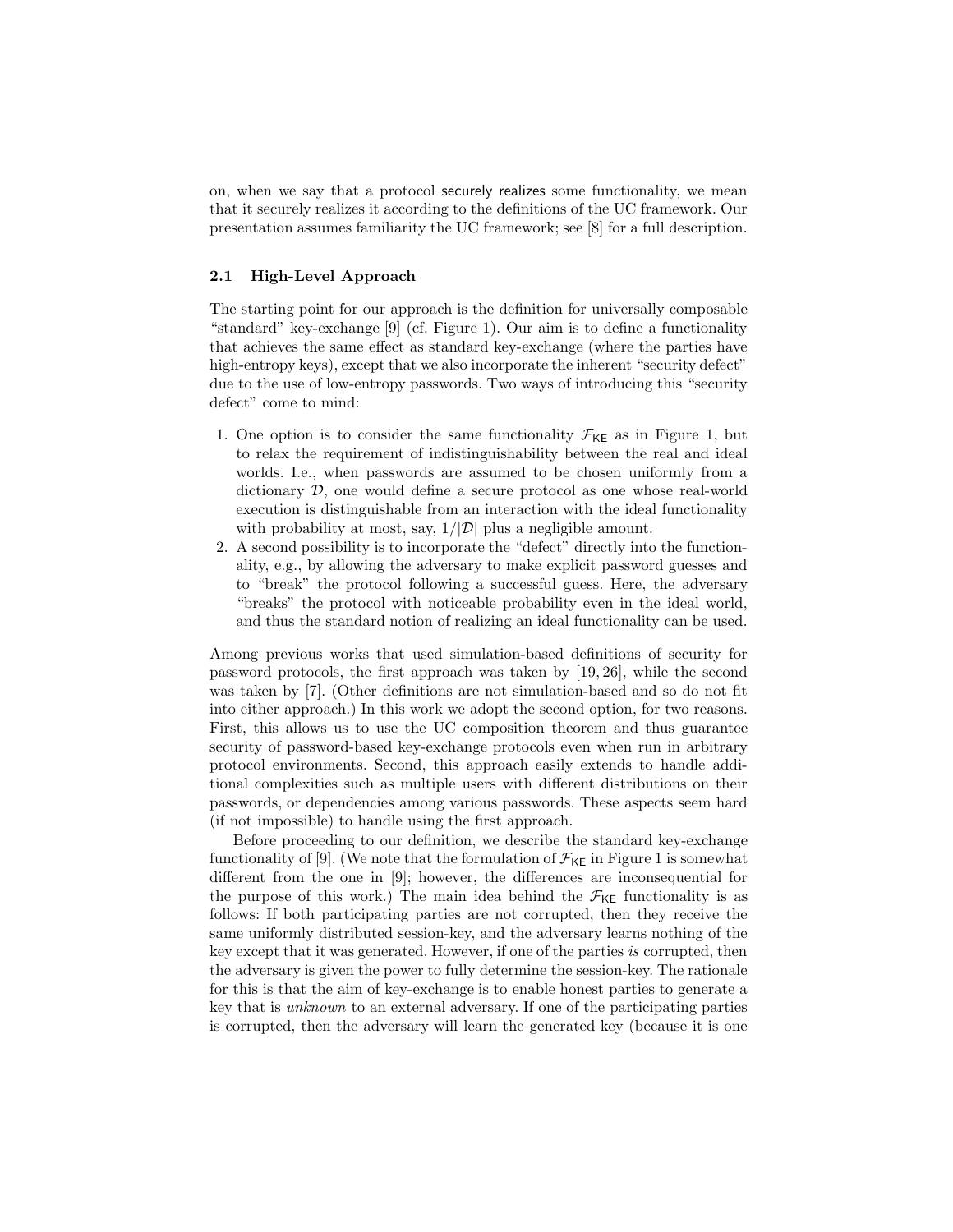of the participants), and so the security requirement is meaningless. In such a case, there is nothing lost by allowing the adversary to determine the key. We remark that the "role" variable in the NewSession message is included in order to let a party know if it is playing the initiator or responder role in the protocol. This has no effect on the security, but is needed for correct executions.

## Functionality  $\mathcal{F}_{KE}$

 $\mathcal{F}_{\mathsf{KE}}$  is parameterized by a security parameter k. It interacts with an adversary S and a set of (dummy) parties via the following queries.

Upon receiving a query (NewSession, sid,  $P_i$ ,  $P_j$ , role) from party  $P_i$ : Send (NewSession, sid,  $P_i$ ,  $P_j$ , role) to S. In addition, if this is the first NewSession query, or if this is the second NewSession query and there is a record  $(P_i, P_i)$ , then record  $(P_i, P_j)$ .

Upon receiving a query (NewKey, sid,  $P_i$ , sk) from S, where  $|sk| = k$ :

If there is a record  $(P_i, P_j)$ , and this is the first NewKey query for  $P_i$ , then: • If either  $P_i$  or  $P_j$  is corrupted, then output  $(sid, sk)$  to player  $P_i$ .

• If there is also a record  $(P_j, P_i)$ , and a key sk' was sent to  $P_j$ , output  $(sid, sk')$  to  $P_i$ .

• In any other case, pick a new random key  $sk'$  of length k and send  $(sid, sk')$  to  $P_i$ .

Fig. 1. The authenticated key-exchange functionality  $\mathcal{F}_{\mathsf{KE}}$ 

We now proceed to our definition of the password-based key-exchange functionality  $\mathcal{F}_{\text{pwKE}}$ . Similarly to  $\mathcal{F}_{\text{KE}}$ , if one of the participating parties is corrupted the adversary is given the power to fully determine the resulting session-key. However, this power is also given to the adversary in case it succeeds in guessing the parties' shared password. An additional property of our definition is that failed adversarial attempts at guessing a key are detected by the participating parties. Specifically, if the adversary makes a wrong password guess in a given session, then the session is marked interrupted and the parties are provided independently-chosen session-keys. (Giving the parties error messages in this case would correspond to requiring explicit mutual authentication; see additional discussion below.)

In the functionality, a session is marked compromised if the adversary makes a successful password guess (as discussed above, in this case the adversary is allowed to determine the session-key). If a session is marked fresh, this means that it is neither interrupted nor compromised. Such sessions (between honest parties) conclude with both parties receiving the same, uniformly distributed session-key. See Figure 2 for the full definition of the functionality.

In the definition of  $\mathcal{F}_{\text{pwKE}}$ , the password is chosen by the environment who then hands it to the parties as input.<sup>2</sup> Since we quantify over all (polynomialtime) environments, this implies that security is preserved for all efficient pass-

<sup>&</sup>lt;sup>2</sup> This is in contrast to an alternative approach described in the Introduction where the functionality chooses the password according to some predetermined distribution, and this password is hidden even from the environment. As we have mentioned, security under our definition implies security under that alternative approach.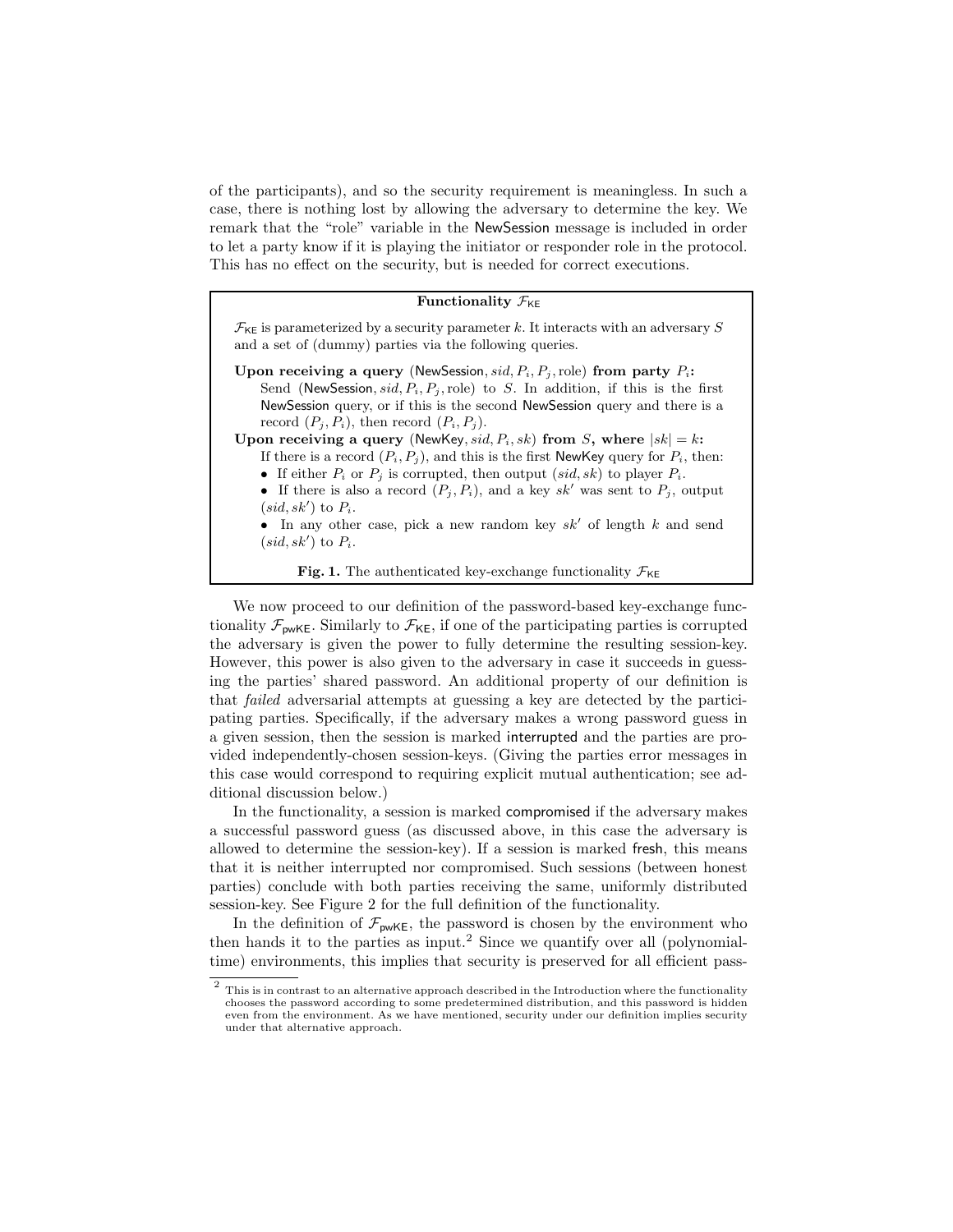word distributions, as well as when arbitrarily related passwords are used in different session. Furthermore, since the passwords are provided by the "environment in which the protocol is run", security is preserved even when passwords are used for other, unintended purposes by that same environment. (When we say that security is preserved here, we mean that the probability that an adversary can break the password-based key-exchange protocol is the same as its probability of guessing the password outright, given the potential misuse mentioned above.) We also remark that our definition guarantees security even in the case where two honest players execute the protocol with different passwords. (In fact, this is quite a realistic scenario which occurs every time a user mistypes a password; previous definitions did not guarantee anything in such a case.)

#### Functionality  $\mathcal{F}_{\text{pwKE}}$

The functionality  $\mathcal{F}_{\text{pwKE}}$  is parameterized by a security parameter k. It interacts with an adversary S and a set of parties via the following queries.

Upon receiving a query (NewSession, sid,  $P_i$ ,  $P_j$ ,  $pw$ , role) from party  $P_i$ : Send (NewSession, sid,  $P_i$ ,  $P_j$ , role) to S. In addition, if this is the first NewSession query, or if this is the second NewSession query and there is a record  $(P_j, P_i, pw')$ , then record  $(P_i, P_j, pw)$  and mark this record fresh.

Upon receiving a query (TestPwd,  $sid, P_i, pw'$ ) from the adversary S: If there is a record of the form  $(P_i, P_j, pw)$  which is fresh, then do: If  $pw = pw'$ , then mark the record compromised and reply to S with "correct" guess". If  $pw \neq pw'$ , then mark the record interrupted and reply with "wrong guess".

Upon receiving a query (NewKey, sid,  $P_i$ , sk) from S, where  $|sk| = k$ : If there is a record of the form  $(P_i, P_j, pw)$ , and this is the first NewKey query for  $P_i$ , then:

• If this record is compromised, or either  $P_i$  or  $P_j$  is corrupted, then output  $(sid, sk)$  to player  $P_i$ .

• If this record is fresh, and there is a record  $(P_j, P_i, pw')$  with  $pw' = pw$ , and a key sk' was sent to  $P_i$ , and  $(P_i, P_i, pw)$  was fresh at the time, then output  $(sid, sk')$  to  $P_i$ .

• In any other case, pick a new random key  $sk'$  of length k and send  $(sid, sk')$  to  $P_i$ .

Fig. 2. The password-based key-exchange functionality,  $\mathcal{F}_{\text{pwKE}}$ 

As additional justification of our definition, we show that it implies passwordbased secure channels (arguably the most common application of such protocols). In addition, we show that our definition implies the "expected" notion of security against a passive eavesdropper (even one who happens to know the password being used). Finally, we show that a protocol that securely realizes our functionality is secure also with respect to the definition of Bellare, et al. [3] (modulo unimportant differences regarding the formalization of session identifiers).<sup>3</sup> These last two results can be seen as "sanity checks" of our definition.

<sup>3</sup> In our formalization, a unique session identifier sid is assumed to be part of the input to the functionality. In the two-party setting, such a session identifier can be obtained by having the parties exchange random strings and then set sid to be the concatenation of these strings.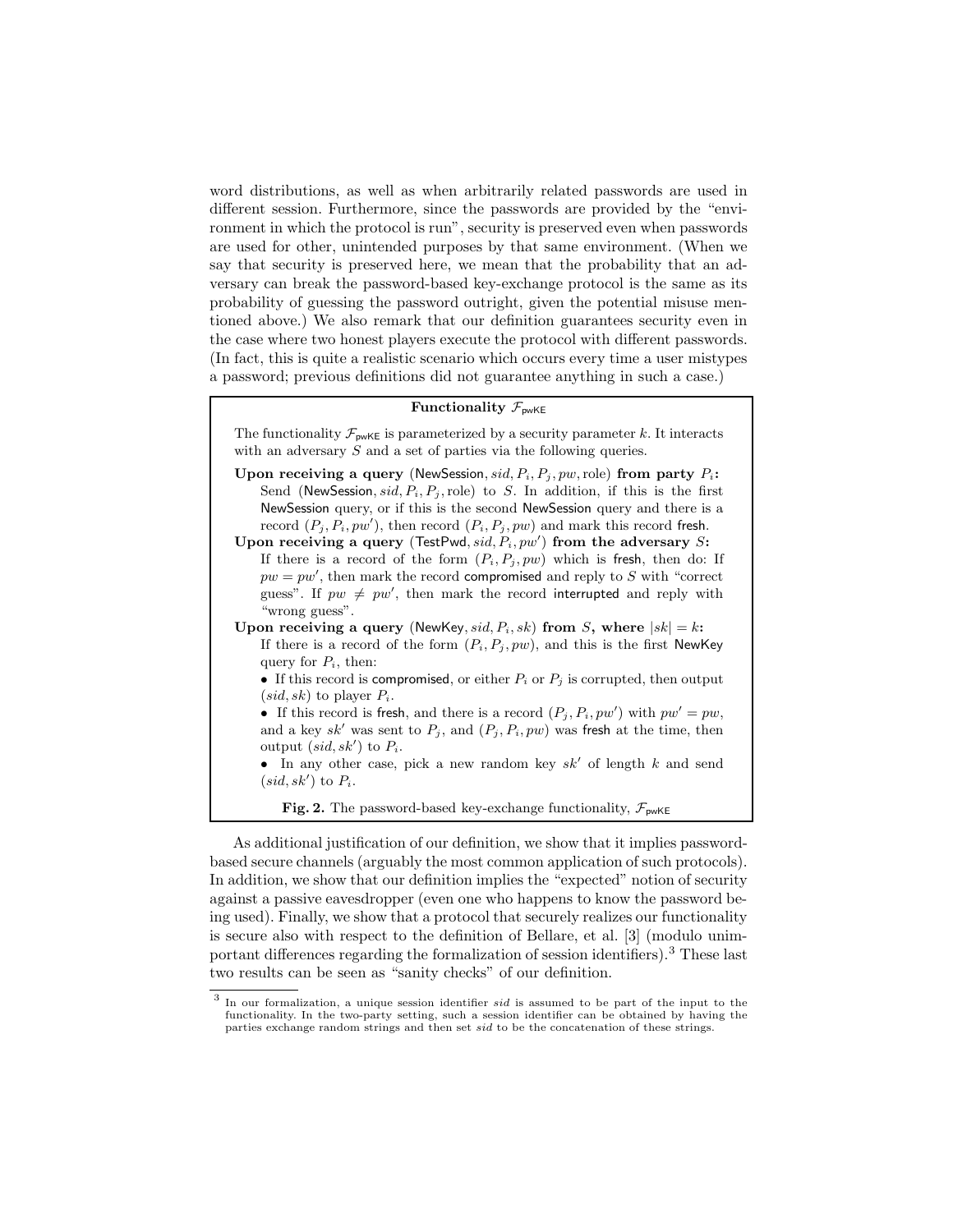Additional discussion. The definition of  $\mathcal{F}_{\text{pwKE}}$  could be strengthened to require explicit mutual authentication by insisting that after a "wrong guess" of the password, the session would fail (instead of producing a random and independent key). Similarly, a session with mismatching passwords would also fail. We chose not to include these requirements because (a) we want to keep the exposition simple; (b) mutual authentication is not needed for secure channels; and  $(c)$ it is well known that any secure key-exchange protocol (including ours) can be augmented to provide mutual authentication by adding two "key confirmation" flows at the end (and refreshing the session key). The definition could also be weakened by notifying the simulator whether or not the passwords match in the two NewSession queries. Roughly, the difference is that the current formulation requires that an eavesdropper be unable to detect whether the session succeeded (i.e., both parties got the same key) or failed (i.e., they got different keys). Although we are not aware of any application where this is needed, it makes the definition simpler to describe and our protocol anyway satisfies this requirement.

# 3 A Protocol Securely Realizing  $\mathcal{F}_{\text{pwKE}}$

In this section, we present our protocol for securely realizing the functionality  $\mathcal{F}_{\text{pwKE}}$ , in the common reference string model.<sup>4</sup> Due to lack of space in this extended abstract, many details of the protocol and its proof of security are omitted. We remark that our protocol is proven secure in the model of static corruptions (where the adversary may corrupt some of the participants, but only prior to the beginning of the protocol executions) and unauthenticated channels (where the adversary has full control over the communication channels and can insert, modify and delete all messages sent by the honest parties). We also note that although we consider static corruptions, the "weak-corruption model" of [3] is implied by our definition (and achieved by our protocol); see the full version. In the weak-corruption model, the adversary may obtain passwords adaptively throughout the execution. This essentially models leakage of passwords, rather than adaptive corruption of parties.

#### 3.1 Preliminaries

The protocol uses a number of primitives: one-time signatures, CPA-secure and CCA-secure public-key encryption, simulation-sound zero-knowledge proofs, and smooth projective hashing. We provide only a brief description of the last two primitives here.

Simulation-sound zero-knowledge (SSZK) proofs. Informally speaking, a zeroknowledge proof system is said to be (unbounded) simulation-sound if it has the property that an adversary cannot provide a convincing proof for a false

Our protocol actually realizes the multi-session extension  $\hat{\mathcal{F}}_{\text{pwKE}}$  of this functionality (see [11]). This is important for ensuring that the same common reference string can be used in all executions; see the full version for more details. For the sake of clarity, in this extended abstract we refer only to the original functionality  $\mathcal{F}_{\text{pwKE}}$ .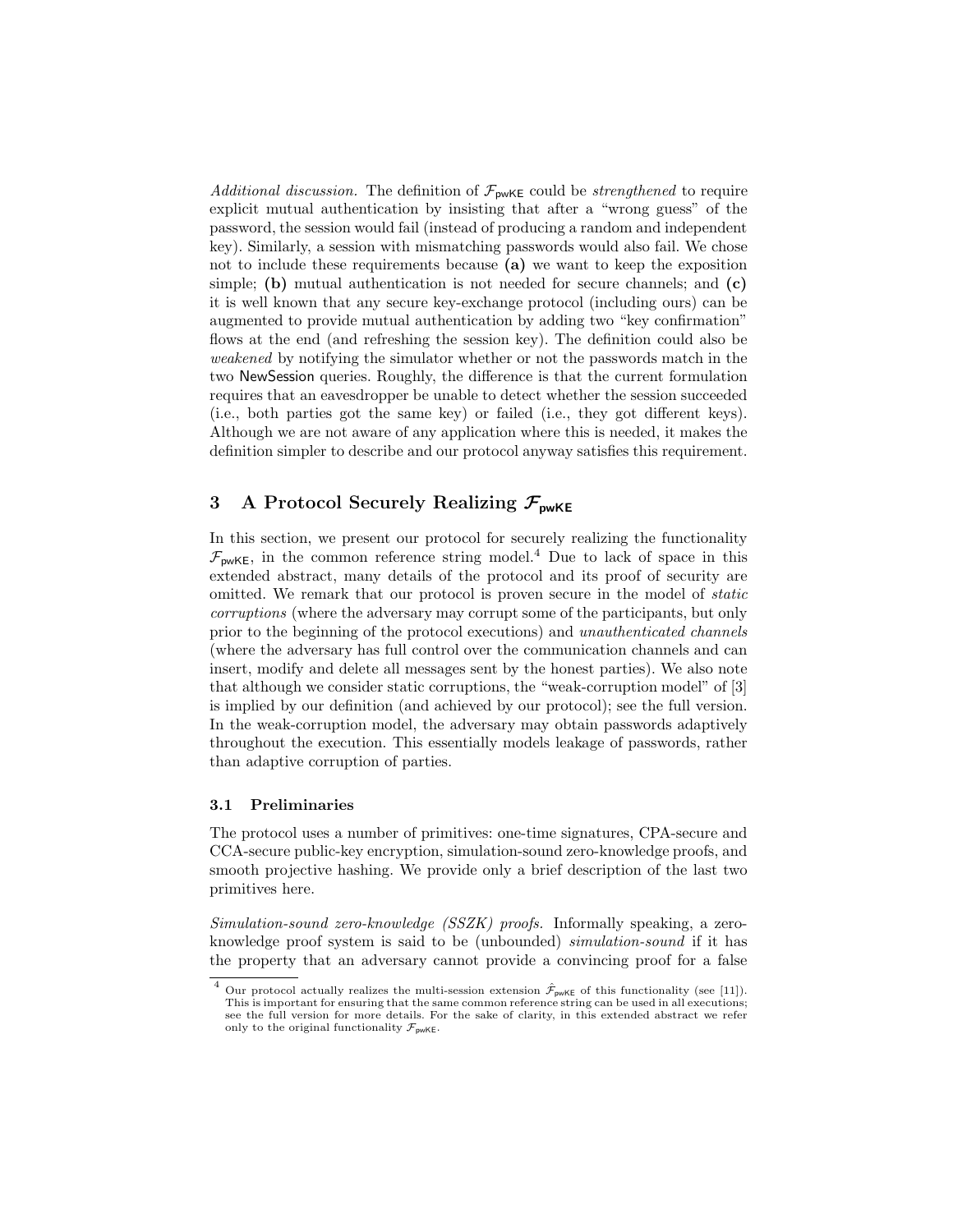statement, even if it has seen *simulated proofs*. Such simulated proofs may actually prove false statements, and so the adversary can copy these proofs but do nothing more. More formally, the adversary is given oracle access to the zeroknowledge simulator and can request simulated proofs of any statement (true or false) that it wishes. The adversary is then said to succeed if it generates a convincing proof of a false statement, and this proof was not received from the oracle. This concept was first introduced by Sahai [28] and De Santis, et al. [14] in the context of non-interactive zero-knowledge. For the case of interactive protocols, the notion was formally defined by Garay, et al.  $[17]$ <sup>5</sup> Efficient methods for transforming three-round honest-verifier zero-knowledge protocols (also called  $\Sigma$ -protocols [12]) into simulation-sound zero-knowledge protocols in the common reference string model have been shown in [17] and [25]. We note that, according to the definition of [17], simulation-sound zero knowledge protocols also achieve concurrent zero knowledge; i.e., the zero knowledge property holds for an unbounded number of asynchronous executions of an honest prover. Finally, we note that simulation-sound zero knowledge is a weaker requirement than universally-composable zero-knowledge, and more efficient constructions for it are known.

Smooth projective hashing [13]. On a very high level, a projective hash family is a family of hash functions that can be computed using one of two keys: the (secret) hashing key can be used to compute the function on every point in its domain, whereas the (public) projected key can only be used to compute the function on a specified subset of the domain. Such a family is called "smooth" if the value of the function on a value outside of the specified subset is uniformly distributed, even given the projected key. More formally (but still far from being exact), let X be a set and let  $L \subset X$ . We say that a hash function  $H_{hk}$  that maps X to some set is projective if there exists a projection function  $\alpha(\cdot)$  that maps hash keys hk into their projections  $hp = \alpha(hk)$ , such that for every  $x \in L$  it holds that the value of  $H_{hk}(x)$  is uniquely determined by hp and x. (In contrast, for  $x \notin L$  the value of  $H_{hk}(x)$  need not be determined from hp and x.) A smooth projective hash function has the additional property that for  $x \notin L$ , hp actually says *nothing* about the value of  $H_{hk}(x)$ . More specifically, given x and  $hp = \alpha(hk)$ , the value  $H_{hk}(x)$  is (statistically close to) a uniformly distributed element in the range of  $H_{hk}$ .

We already mentioned that for  $x \in L$  the projected key hp fully defines the value  $H_{hk}(x)$ , but so far we said nothing about whether or not this value can be efficiently computed. An important property of smooth projective hash functions is that if the subset L is an NP-language, then for  $x \in L$  it is possible to compute  $H_{hk}(x)$  using the projected key  $hp = \alpha(hk)$  and a witness of the fact that  $x \in L$ . Thus, for  $x \in L$  there are two alternative ways of computing  $H_{hk}(x)$ :

- 1. Given the hashing key hk, compute  $H_{hk}(x)$  directly.
- 2. Given the projected key hp and a witness w for  $x \in L$ , compute the hash value  $h_{hp}(x; w) = H_{hk}(x)$ .

 $5$  When we say a proof is simulation sound, we will also mean that it is uniquely applicable [28]; that is, a proof is valid for at most one statement.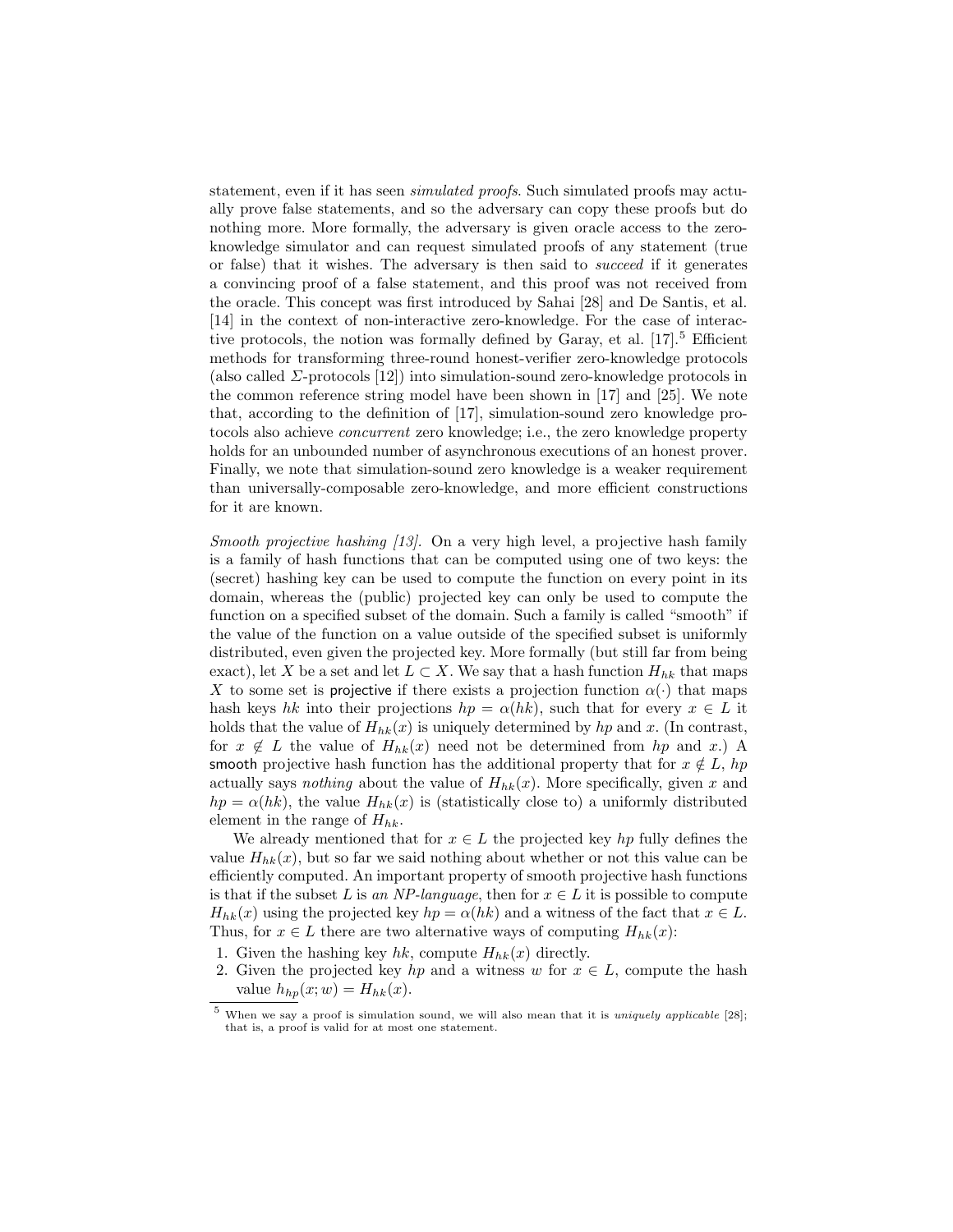Following [18], the set X that we consider in this work is the set  $\{(c, m)\}\$  of all ciphertext/plaintext pairs under a given public-key pke. Furthermore, the language L is taken to be  $\{(c,m) | c = E_{pke}(m)\}\;$  that is, L is the set of all ciphertext/plaintext pairs  $(c, m)$  where c is an encryption of m under the publickey pke. We note this language is indeed an NP language, with the witness being the randomness that was used in the encryption of  $m$ .

We also comment that the semantic security of the encryption implies that L is hard on the average (i.e., it is hard to distinguish a random element in  $X$ from a random element in  $L$ ). For such languages, it was proven in [18] that given a random  $x \in L$  and  $hp = \alpha(hk)$ , the value  $H_{hk}(x)$  is computationally *indistinguishable* from a random value in the range of  $H_{hk}$ . (This holds even though for any  $x \in L$ , the value  $H_{hk}(x)$  is uniquely determined by x and  $hp$ .)

In the description below we denote choosing a hashing key from the family by  $hk \leftarrow \mathcal{H}$ , and denote the projection of this key by  $hp = \alpha(hk)$ . We also denote computing the hash value using the hashing key hk by  $H_{hk}(x)$ , and computing the hash value using the projected key hp and witness w by  $h_{hp}(x; w)$ . (Note that the statements x below are actually pairs  $(c, m)$ , and the witness is the randomness r, so we write  $H_{hk}(c, m)$  and  $h_{hp}(c, m; r)$ .)

#### 3.2 The KOY/GL Protocol

The starting point of our protocol is the password-based key-exchange protocol of Katz, Ostrovsky, and Yung [24], as generalized and abstracted by Gennaro and Lindell [18]. The "core" of this protocol is sketched in Figure 3 (in this figure we suppress various details). At a high level, the parties in the KOY/GL protocol exchange CCA-secure encryptions<sup>6</sup> of the password, encrypted with the publickey found in the common reference string, and then compute the session key by combining (smooth projective) hashes of the two ciphertext/password pairs. In order to do this, each party chooses a hashing key for a smooth projective hash function and sends the "projected key" to the other party.

Ignoring for the moment the signature keys from Figure 3, let  $c_2$ , hk and  $c_1$ ,  $hk'$  be the encryptions and hashing keys generated by parties  $P_i$  and  $P_j$ , respectively. Party  $P_i$  can compute  $H_{hk}(c_1, pw)$  since it knows the actual hashing key hk. Furthermore, since it generated the ciphertext  $c_2$ , it can compute  $h_{hp}(c_2, pw; r_2) = H_{hk}(c_2, pw)$  using its knowledge of the randomness  $r_2$  that was used in generating  $c_2 = E_{pke}(pw; r_2)$ . (This relies on the two alternative ways of computing  $H_{hk}(x)$  described above.) Symmetrically,  $P_j$  computes the same session key using  $hk'$ , hp, and its knowledge of  $r_1$ .

The basic idea behind the security of the protocol can be described as follows. Denote the shared password of a client and server by pw. If the client receives an encryption  $c$  of the wrong password  $pw'$ , then (by the definition of smooth projective hashing) the hash she computes will be random and independent of all her communication. (This holds because the statement  $(c, pw)$  is not in the

<sup>6</sup> It is shown in [18] that non-malleable commitments can be used in place of CCA-secure encryption. However, for our extension of the protocol to the UC framework we will need to use encryption, and so we describe it in this way.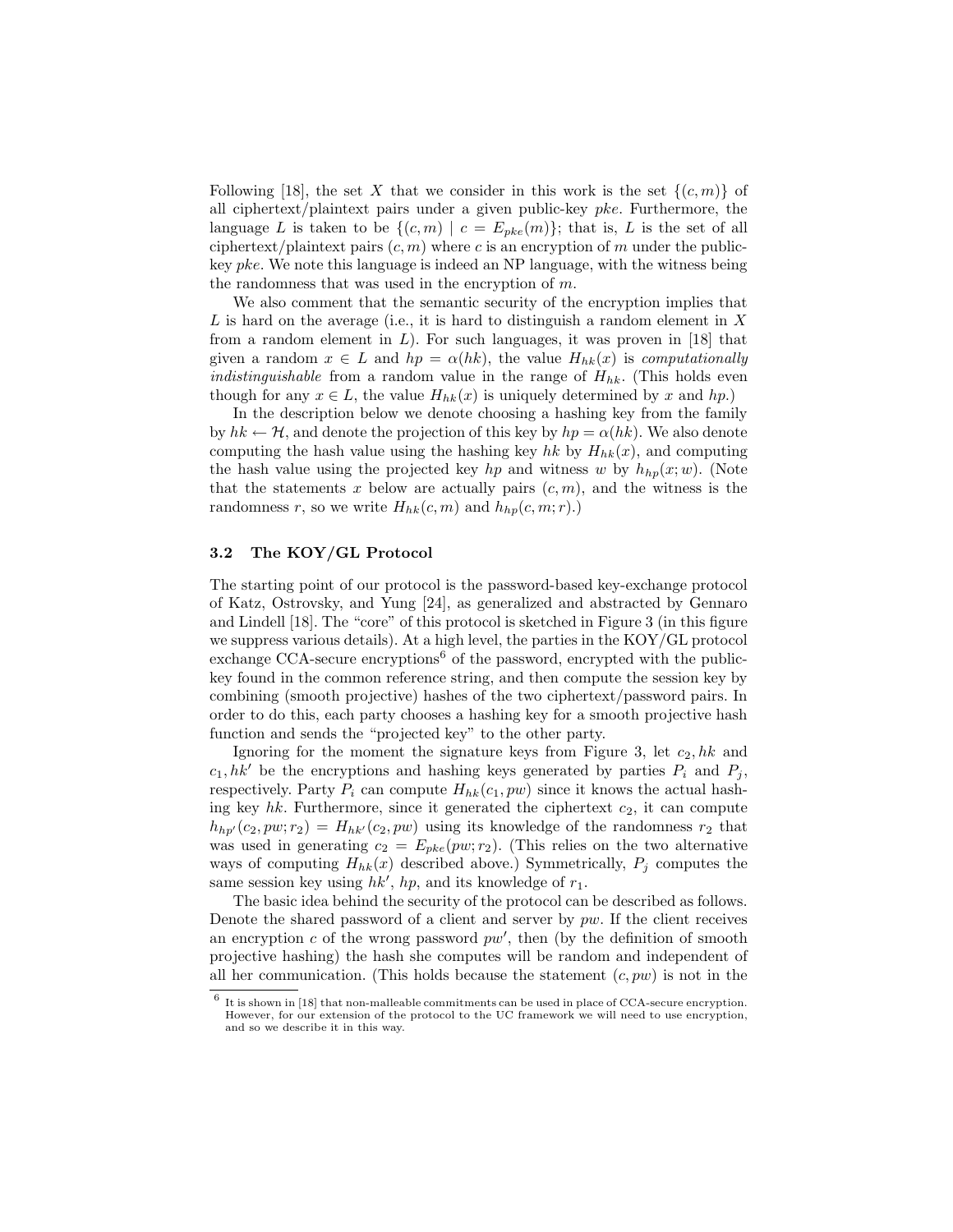

Fig. 3. The core of the KOY/GL protocol.

language, so  $H_{hk}(c, pw)$  is close to uniform even given the projected key hp.) A similar argument holds for the server. Thus, for an adversary to distinguish a session key from random, it must send one of the parties an encryption of the correct password pw.

The adversary can get an encryption of the right password by copying a ciphertext from another execution of the protocol, but then it does not know the randomness that was used to generate this ciphertext. By the property that we discussed above (regarding hard-on-the-average languages), the value  $H_{hk}(c, pw)$  is computationally indistinguishable from uniform, even given hp. Moreover, since the encryption scheme is CCA-secure, and thus non-malleable, the adversary cannot generate a new encryption of  $pw$  with probability any better than it would achieve by simply guessing passwords from the dictionary and encrypting them.

Finally, the adversary may try to gain information by copying ciphertexts from a current session faithfully but not copying other values (such as the hash projected keys). This type of man-in-the-middle attack is prevented using the one-time signature. We conclude that the adversary succeeds in its attack if and only if it generates an encryption of the correct password. In other words, the adversary succeeds if it guesses the secret password, as required.

## 3.3 Extending the Protocol to Realize  $\mathcal{F}_{\text{pwKE}}$

The protocol of Figure 3 serves as a good starting point, but it does not seem to achieve the security that we require. The main issue that arises here is that an ideal-model simulator must be able to extract the adversary's password guess.<sup>7</sup>

<sup>7</sup> This need to extract is not <sup>a</sup> mere technicality, but is rather quite central to our definition. In particular, this enables us to argue that the level of security achieved is equivalent to the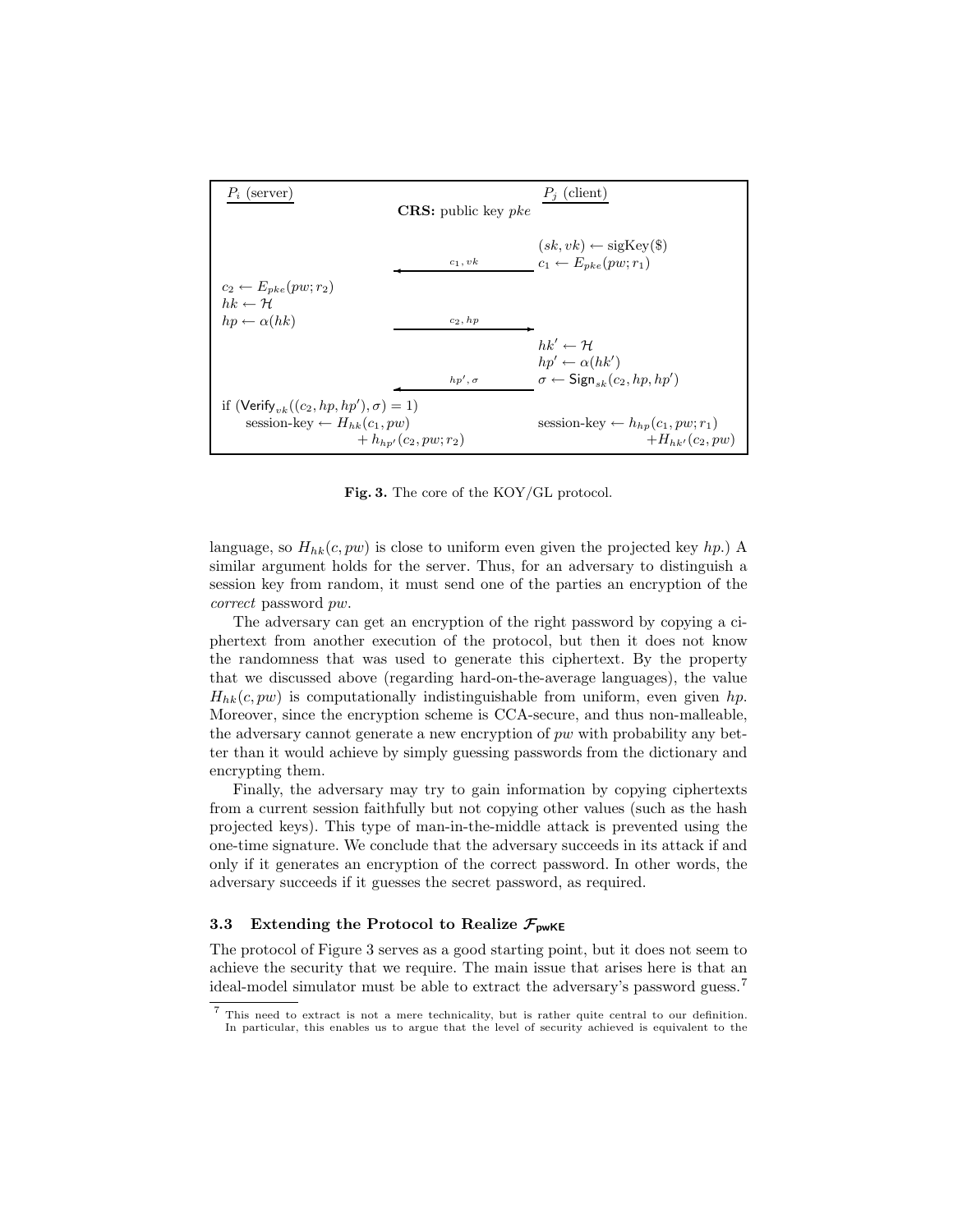At first glance, it may seem that this is not a problem because in the ideal model the simulator has control over the common reference string and so can include a public-key pke for which it knows the corresponding secret key ske. Then, when the adversary generates an encryption of the password  $c = E_{pke}(pw)$ , the simulator can decrypt using ske and obtain the password guess pw. However, as we will now show, this seems not to suffice.

In order to see where the difficulty arises, consider an ideal-model adversary/simulator S that has access to the functionality  $\mathcal{F}_{\text{pwKE}}$  and needs to simulate the  $\text{KOY/GL}$  protocol for a real-life adversary  $\mathcal A$ . Informally, simulating the server when the adversary impersonates a *client* can be carried out as follows: The simulator decrypts the ciphertext  $c_1$  generated by the adversary and recovers the adversary's "password guess" pw (this decryption can be carried out because  $S$  chooses the common reference string so that it has the corresponding secret key). The simulator then sends pw to  $\mathcal{F}_{\text{pwKE}}$  as its own guess. If the guess is incorrect, then as described above, the smoothness of the hash function causes the honest parties to output independent random keys (as required in the ideal model with an interrupted session). In contrast, if the guess is correct then the simulator has learned the correct password and can continue the remainder of the execution exactly as an honest party would when using that password. However, consider what happens when the adversary impersonates a server. Here, the simulator must send some  $c_1$  (presumably an encryption of some password  $pw'$ ) before the adversary replies with  $c_2$ . As before, the simulator can decrypt  $c_2$ , recover the password pw in it, and submit this guess to  $\mathcal{F}_{\text{pwKE}}$ . However, if it turns out that pw is a correct guess, the simulator is stuck with a ciphertext  $c_1$ that in all likelihood is an encryption of the wrong password. Not knowing the hashing key hk that A holds, the simulator cannot predict the value  $H_{hk}(c_1, pw)$ that A will compute (since  $(c_1, pw) \notin L$ ). Thus, the simulator seems to have no way of ensuring that the secret key that  $A$  computes is the same as the one that the environment gets from the functionality (via the client).<sup>8</sup>

To overcome this problem, we modify the protocol by having the server send a "pre-flow"  $c_0$  which also contains an encryption of the password; i.e.,  $c_0 =$  $E(pw; r_0)$ . Then, when the server later sends  $c_2$ , it proves in zero knowledge that  $c_0$  and  $c_2$  are encryptions of the same value. We stress that the session-key is still computed using only  $c_1$  and  $c_2$  and so it is important that consistency hold between these two only (where by consistency, we mean that they are both an encryption of the same password). The modified protocol is sketched in Figure 4. (Note that we switch the "client" and "server" roles so that the client is still the one who sends the first message.)

We now describe the high-level simulation strategy for the modified protocol (and thus why this modification solves the above-described problem):

probability of successfully guessing the password, even in the case that related and partiallyleaked passwords are used.

<sup>8</sup> This problem does not arise in the proofs of KOY/GL, since the "simulator" there can just halt and the adversary is declared successful. Our simulator, on the other hand, must continue to simulate both when the adversary fails and when it succeeds.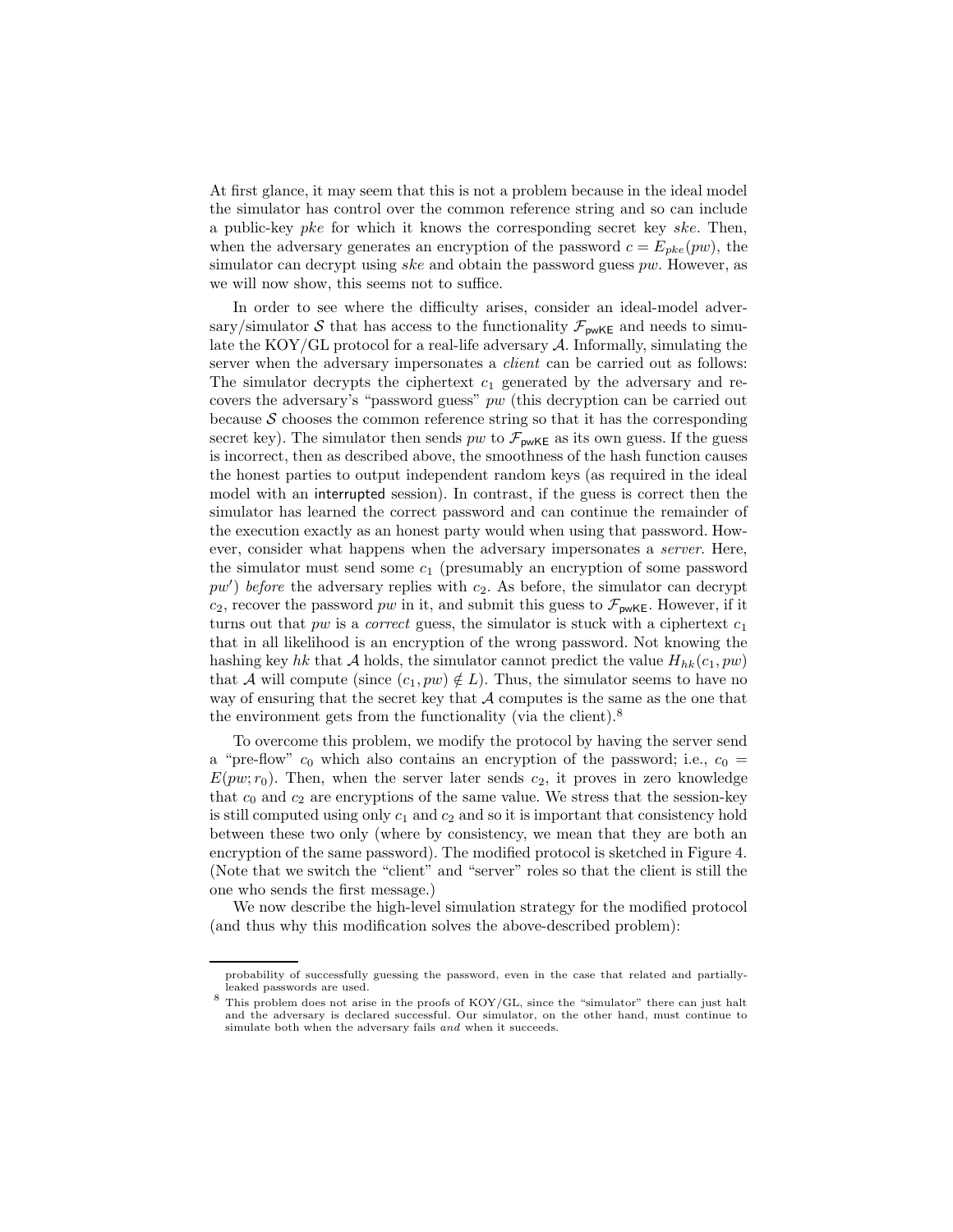

Fig. 4. The core of the universally-composable protocol.

- 1. Case 1 the adversary A impersonates the client: The simulator S obtains the ciphertext  $c_0$ , decrypts it to obtain pw and sends pw to  $\mathcal{F}_{\text{pwKE}}$  as the password guess. If this guess is correct, then  $S$  continues the simulation using the same pw and consistency is achieved. Note that the zero-knowledge proof ensures that the ciphertext  $c_2$  later sent by  $A$  is also an encryption of pw (therefore in this case, consistency between  $c_0$  and  $c_1$  implies consistency between  $c_1$  and  $c_2$ , as required).
- 2. Case  $2$  the adversary A impersonates the server: In this case, the simulator  $S$  generates the pre-flow ciphertext  $c_0$  as an encryption of some default value (which actually will not be any password). Then, upon receiving  $c_1$ from A, the simulator S decrypts it to obtain pw and sends pw to  $\mathcal{F}_{\text{pwKE}}$  as the password guess. If the guess is correct, then  $\mathcal S$  generates  $c_2$  to also be an encryption of pw. Notice that  $c_1$  and  $c_2$  are now consistent in that they both encrypt the correct password  $pw$ . The only problem remaining in the simulation is that  $S$  is supposed to prove that  $c_0$  and  $c_2$  are indeed consistent (which in this case they are not). It does this by using the zero-knowledge simulator for the zero-knowledge proof of consistency. By the zero-knowledge property, this proof is indistinguishable from a real one (and this holds even though the statement in this case is false). We therefore conclude that in the case of a correct password guess, consistency is achieved and in addition, the adversary cannot distinguish its view in the simulation from its view in a real execution.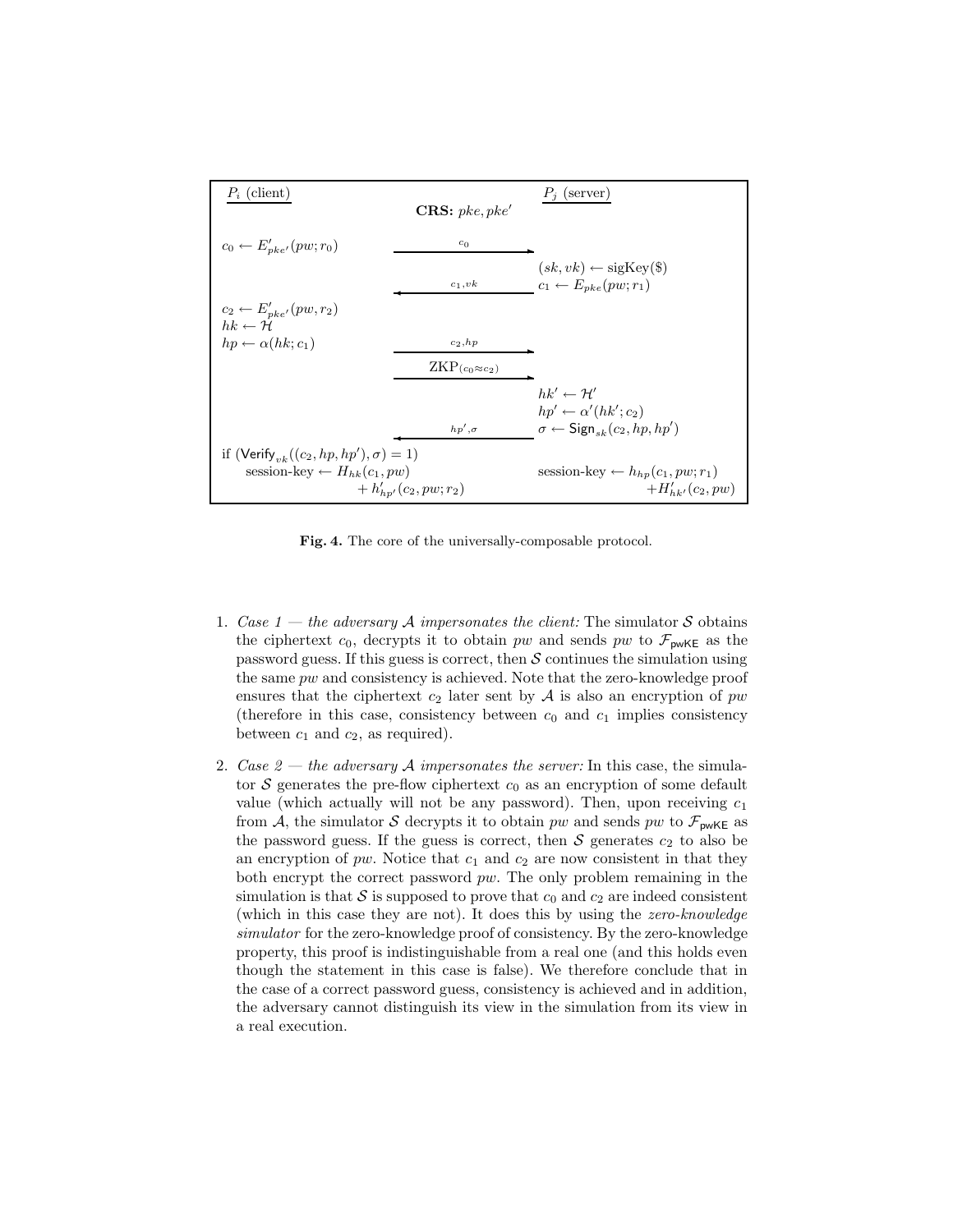We stress that Figure 4 is only a sketch of the protocol and does not contain all the details. For example, the full protocol uses labeled encryption [29] in order to bind certain protocol information to the ciphertexts (such as the session-id and the verification key of the signature scheme) and in order to prevent other types of man-in-the-middle attacks. (Labels were used implicitly for the same purpose in [24, 18].) A detailed description of the protocol and its proof can be found in the full version, where we also provide a formal statement and proof of the following result:

Theorem 1 (main theorem – informally stated): Assume the existence of CCAsecure encryption schemes with smooth projective hash functions, and simulationsound zero-knowledge proofs. Then there exists a protocol in the common reference string model that securely realizes the  $\mathcal{F}_{\text{pwKE}}$  functionality in the presence of static-corruption adversaries.

We remark that all the building blocks of our protocol can be built under the DDH, quadratic residuosity, or  $N<sup>th</sup>$ -residuosity assumptions, so UC-secure password-based key exchange is possible under any of these assumptions. For the most efficient instantiation, we would use encryption and smooth projective hash proofs based on DDH, a collision-resistant hash function for the one-time signature, and a simulation-sound zero-knowledge proof system [17, 25] based on strong RSA. Hence, the end result would rely on all of these assumptions for its security.

Efficiency notes. Considering the protocol as depicted in Figure 4, we emphasize that it suffices to use a (simulation sound) zero-knowledge proof of membership, rather than a proof of knowledge. This allows for efficient solutions; see [17]. Furthermore, it suffices to generate  $c_0$  and  $c_2$  using an encryption scheme that is only  $CPA\text{-}secure$ , rather than CCA-secure.<sup>9</sup> Thus, the encryption scheme E in Figure 4 (that is used to generate  $c_1$ ) is CCA-secure, but the encryption scheme  $E'$  (that is used to generate  $c_0$  and  $c_2$ ) is only CPA-secure. Using a CPAsecure scheme for  $E'$  provides efficiency improvements in the encryption itself, the projective hashing, and the proof of consistency. In [18] a highly efficient and simple construction of smooth projective hashing was demonstrated for the El Gamal encryption scheme (which is CPA-secure under the DDH assumption). Furthermore, proving consistency of El Gamal encryptions is more efficient than proving consistency of, e.g., CCA-secure Cramer-Shoup encryptions.

# 4 Additional Results

We describe some additional results that appear in the full version of the paper.

 $9$  In fact, the second encryption in the KOY/GL protocols can be generated using a CPA-secure scheme (e.g., El Gamal) as well; see [23]. This yields the most efficient known password-based key-exchange protocol in the standard model (i.e., without random oracles), albeit under a weaker definition than the one considered here.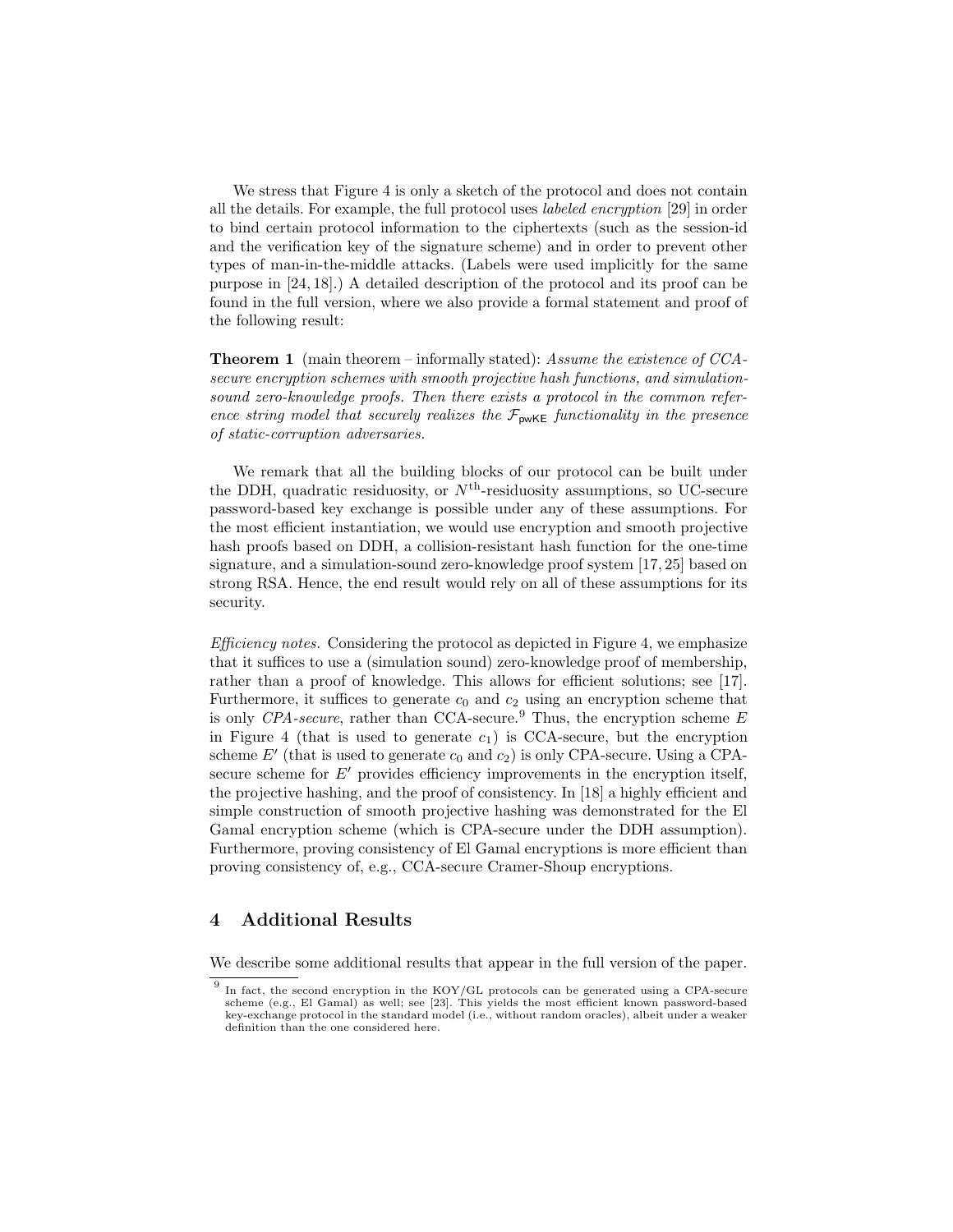#### Functionality  $\mathcal{F}_{\text{pwsC}}$

The functionality  $\mathcal{F}_{\text{pwSC}}$  is parameterized by a security parameter k. It interacts with an adversary S and a set of parties via the following queries.

Upon receiving a (NewSession, sid,  $P_i$ ,  $P_j$ ,  $pw$ , role) query from party  $P_i$ : Send (NewSession,  $sid, P_i, P_j,$  role), to S. In addition, if this is the first NewSession query, or if this is the second NewSession query and there is a record  $(P_j, P_i, pw')$ , then record  $(P_i, P_j, pw)$  and mark it fresh.

Upon receiving a (TestPwd,  $sid, P_i, pw'$ ) query from the adversary S: If there is a record of the form  $(P_i, P_i, pw)$  which is fresh, then do: If  $pw = pw'$ , then mark the record compromised and reply to S with "correct" guess". If  $pw \neq pw'$ , then mark it interrupted and reply with "wrong guess".

Upon receiving a  $(Send, sid, m)$  query from  $P_i$ :

If there is a record of the form  $(P_i, P_j, pw)$  then:

• If this record is compromised, or  $P_i$  is corrupted, then send  $(sid, P_i, m)$ to the adversary.

• If this record is fresh, and there is a record  $(P_j, P_i, pw')$  with  $pw' = pw$ that is also fresh, then send (Received, sid, m) to  $P_i$  and  $(sid, P_i, |m|)$  to the adversary.

• In any other case, send  $(sid, P_i, |m|)$  to the adversary.

Upon receiving an (ExpireSession,  $sid$ ) query from  $P_i$ : If there is a record of the form  $(P_i, P_j, pw)$ , it marks the record as expired.

Fig. 5. The password-based secure channels functionality,  $\mathcal{F}_{\text{pwsC}}$ 

Password-based secure channels. Arguably, the typical use of a key-exchange protocol is the establishment of secure channels that enable the parties to communicate privately and reliably. The case of password-based key-exchange is no exception. In Figure 5, we describe the password-based secure channels functionality  $\mathcal{F}_{\text{pwSC}}$ . In the full version, we show that our definition of password-based key-exchange suffices for securely realizing this functionality, thus providing additional "justification" for our definition of  $\mathcal{F}_{\text{pwkE}}$ . The definition of  $\mathcal{F}_{\text{pwsC}}$  is analogous to the password-based key-exchange functionality. Notice that if two parties have sent NewSession queries with the same identifiers and passwords, and the adversary has not guessed this password or interrupted the session, then the functionality faithfully passes messages from the first party to the second. Furthermore, the adversary learns only the length of the message sent. Thus, the functionality provides reliable and private communication, as desired. (The functionality only deals with unidirectional communication from  $P_i$  to  $P_j$ ; it can be repeated in order to obtain bidirectional communication.)

Impossibility of realizing  $\mathcal{F}_{\text{pwKE}}$  in the plain model. Our protocol is cast in the common reference string model which assumes some (albeit, rather minimal) trusted setup phase. An important question to ask is whether or not this is necessary for obtaining security. In the full version of this paper, we prove that the  $\mathcal{F}_{\text{pwKE}}$  functionality cannot be securely realized in the "plain" model (i.e.,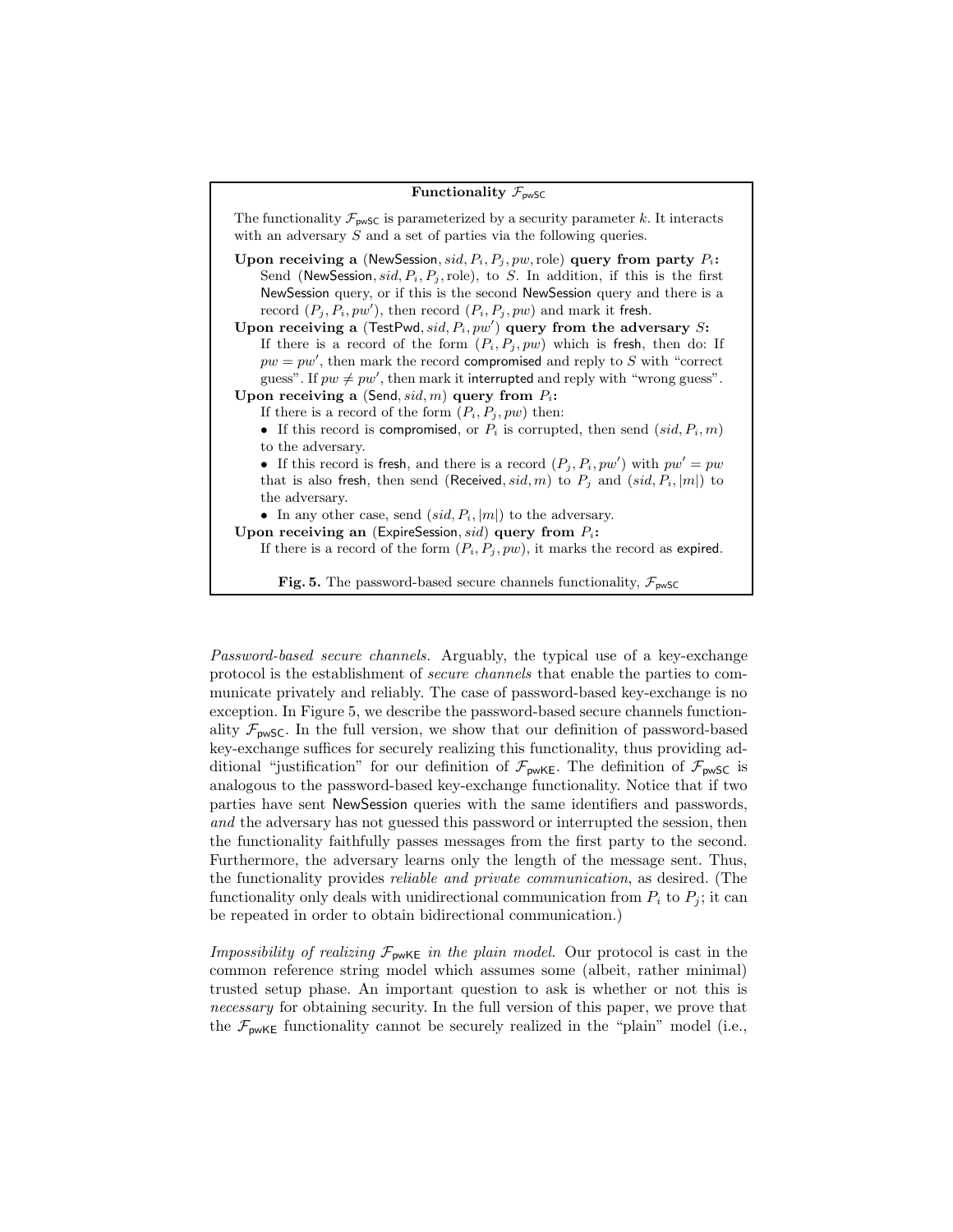without using a common reference string or some other augmentation to the basic model). Our proof is similar to the proofs of impossibility in [10]. The basic idea is as follows. Consider an environment that internally runs the code of one of the honest parties. The ideal-model simulator for such an environment must succeed while interacting with it in the same way that real parties interact. (This holds by the definition of the UC framework which requires a black-box simulator which cannot rewind.) Now, if simulation can be carried out in such a scenario, then it can also be carried out while interacting with a real honest party (because the specific environment we have chosen behaves like an honest party). This means that anything the ideal-model simulator/adversary can do with respect to the environment, a real-model adversary can do with respect to an honest party. In particular, in order for the simulation to succeed, the idealmodel simulator must be able to set the output session-key to be the same as the key output by the ideal functionality. Thus, a real-model adversary can also do this, in contradiction to the security requirements of the key-exchange protocol.

## References

- 1. B. Barak, Y. Lindell, and T. Rabin, Protocol Initialization for the Framework of Universal Composability. Manuscript. Available from the ePrint archive, report 2004/006 from http://eprint.iacr.org.
- 2. M. Bellare, A. Desai, D. Pointcheval, and P. Rogaway. Relations Among Notions of Security for Public-Key Encryption Schemes. Advances in Cryptology – Crypto 1998, LNCS vol. 1462, Springer-Verlag, pp. 26–45, 1998
- 3. M. Bellare, D. Pointcheval, and P. Rogaway. Authenticated Key Exchange Secure Against Dictionary Attacks. Advances in Cryptology – Eurocrypt 2000, LNCS vol. 1807, Springer-Verlag, pp. 139–155, 2000.
- 4. M. Bellare and P. Rogaway. Entity Authentication and Key Distribution. Advances in Cryptology – Crypto 1993, LNCS vol. 773, Springer-Verlag, pp. 232–249, 1993.
- 5. S. M. Bellovin and M. Merritt. Encrypted Key Exchange: Password-Based Protocols Secure Against Dictionary Attacks. Proc. IEEE Security and Privacy, IEEE, pp. 72–84, 1992.
- 6. V. Boyko. On All-or-Nothing Transforms and Password-Authenticated Key Exchange. PhD thesis, MIT, EECS department, 2000.
- 7. V. Boyko, P. MacKenzie, and S. Patel. Provably Secure Password Authentication and Key Exchange Using Diffie-Hellman. Advances in Cryptology – Eurocrypt 2000, LNCS vol. 1807, Springer-Verlag, pp. 156–171, 2000.
- 8. R. Canetti. Universally Composable Security: A New Paradigm for Cryptographic Protocols. 42nd IEEE Symposium on Foundations of Computer Science (FOCS), IEEE, pp. 136–145, 2001.
- 9. R. Canetti and H. Krawczyk. Universally Composable Notions of Key Exchange and Secure Channels. Advances in Cryptology – Eurocrypt 2002, LNCS vol. 2332, Springer-Verlag, pp. 337–351, 2002.
- 10. R. Canetti, E. Kushilevitz and Y. Lindell. On the Limitations of Universal Composable Two-Party Computation Without Set-Up Assumptions. In EUROCRYPT 2003, Springer-Verlag (LNCS 2656), pages 68–86, 2003.
- 11. R. Canetti and T. Rabin. Universal Composition with Joint State. Advances in Cryptology – Crypto 2003, LNCS vol. 2729, Springer-Verlag, pp. 265–281, 2003.